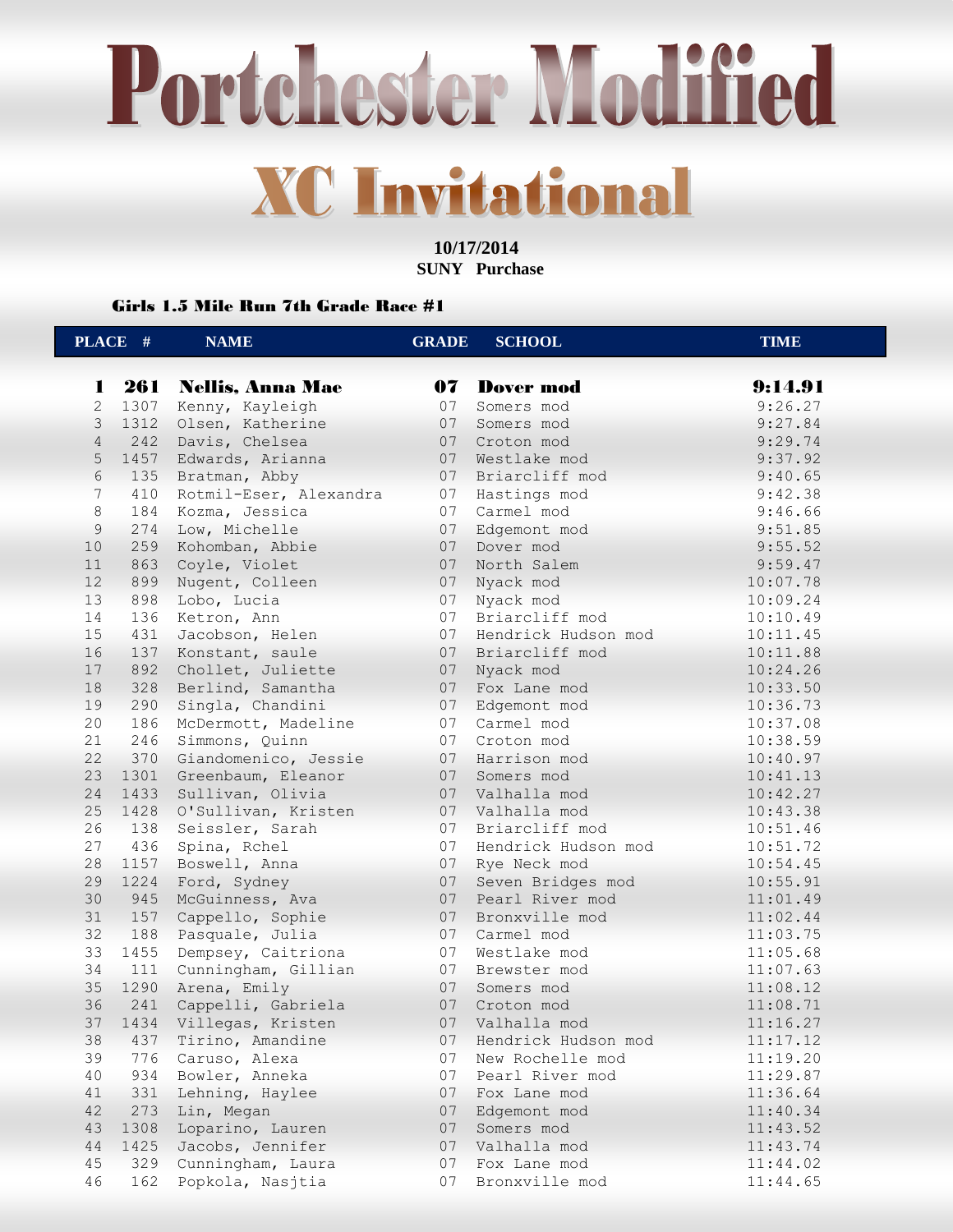| 47 |      | 187 Olsen, Madeline  | 07 | Carmel mod          | 11:50.61 |
|----|------|----------------------|----|---------------------|----------|
| 48 | 332  | Wolff, Sydney        | 07 | Fox Lane mod        | 11:51.29 |
| 49 | 358  | Grieder, Sophia      | 07 | Green Meadow mod    | 11:51.64 |
| 50 | 374  | Rosenstock, Victoria | 07 | Harrison mod        | 11:58.71 |
| 51 | 429  | Gaviria, Stephanie   | 07 | Hendrick Hudson mod | 12:00.83 |
| 52 | 1112 | Kaufman, Chiara      | 07 | Rye mod             | 12:04.34 |
| 53 | 1303 | Janecka, Maeve       | 07 | Somers mod          | 12:04.81 |
| 54 | 371  | Kidd, Claire         | 07 | Harrison mod        | 12:13.01 |
| 55 | 191  | Terman, Ruthie       | 07 | Carmel mod          | 12:16.92 |
| 56 | 1083 | Salazar, Ruth        | 07 | Port Chester mod    | 12:24.04 |
| 57 | 244  | Green, Ada           | 07 | Croton mod          | 12:24.70 |
| 58 | 1114 | Mealey, Monica       | 07 | Rye mod             | 12:24.99 |
| 59 | 1109 | Arus, Kayla          | 07 | Rye mod             | 12:27.09 |
| 60 | 1424 | Fielding, Deanna     | 07 | Valhalla mod        | 12:31.24 |
| 61 | 1077 | Gleason, Megan       | 07 | Port Chester mod    | 12:32.39 |
| 62 | 1075 | Delio, Theresa       | 07 | Port Chester mod    | 12:33.74 |
| 63 | 1074 | Bonilla, Helen       | 07 | Port Chester mod    | 12:34.24 |
| 64 | 428  | Gaviria, Sammy       | 07 | Hendrick Hudson mod | 12:42.27 |
| 65 | 372  | Moritio, Emmika      | 07 | Harrison mod        | 12:42.80 |
| 66 | 1427 | Myers, Sophia        | 07 | Valhalla mod        | 12:48.90 |
| 67 | 411  | Saraftly, Catherine  | 07 | Hastings mod        | 13:00.76 |
| 68 | 778  | Crespo, Briana       | 07 | New Rochelle mod    | 13:04.27 |
| 69 | 1453 | Chiera, Taylor       | 07 | Westlake mod        | 13:23.17 |
| 70 | 1454 | Cross, Rebecca       | 07 | Westlake mod        | 13:26.52 |
| 71 | 258  | Gagnon, Gianna       | 07 | Dover mod           | 13:28.08 |
| 72 | 1318 | Stephens, Amandine   | 07 | Somers mod          | 13:30.08 |
| 73 | 1295 | Comiskey, Kaitlyn    | 07 | Somers mod          | 13:33.57 |
| 74 | 369  | Berkowitz, Emma      | 07 | Harrison mod        | 13:35.64 |
| 75 | 1082 | Rodriguez, Diana     | 08 | Port Chester mod    | 13:36.57 |
| 76 | 375  | Roshco, Jordana      | 07 | Harrison mod        | 13:40.64 |
| 77 | 1116 | Simpson, Annabel     | 07 | Rye mod             | 13:45.16 |
| 78 | 1420 | Contreras, Giselle   | 07 | Valhalla mod        | 13:51.99 |
| 79 | 1460 | Schulze, Elisabeth   | 07 | Westlake mod        | 14:02.72 |
| 80 | 1432 | Sheridan, Emily      | 07 | Valhalla mod        | 14:04.65 |
| 81 | 1505 | Cavalaro, Christina  |    | 7 Westlake mod      | 14:05.72 |
| 82 | 1461 | Summers, Caitriona   | 07 | Westlake mod        | 14:10.31 |
| 83 | 1081 | Okunoye, Adetola     | 07 | Port Chester mod    | 14:36.36 |
| 84 | 426  | Andre, Amber         | 07 | Hendrick Hudson mod | 14:40.41 |
| 85 | 430  | Harrington, Kayla    | 07 | Hendrick Hudson mod | 14:40.74 |
| 86 | 262  | Ramierez, Maira      |    | 07 Dover mod        | 14:41.23 |
| 87 | 1094 | Kordonias, Nicole    | 07 | Putnam Valley mod   | 14:44.27 |
| 88 | 1072 | Adjei, Erica         | 07 | Port Chester mod    | 14:47.32 |
| 89 | 1117 | Spence, Eleanor      | 07 | Rye mod             | 14:51.67 |
| 90 | 1093 | Clark, Ivy           | 07 | Putnam Valley mod   | 15:04.57 |
| 91 | 1293 | Celli, Maira         | 07 | Somers mod          | 15:20.31 |
| 92 | 1080 | Novoa, Guadalupe     | 07 | Port Chester mod    | 15:21.86 |
| 93 | 1078 | Ladore, Francesca    | 07 | Port Chester mod    | 16:12.93 |

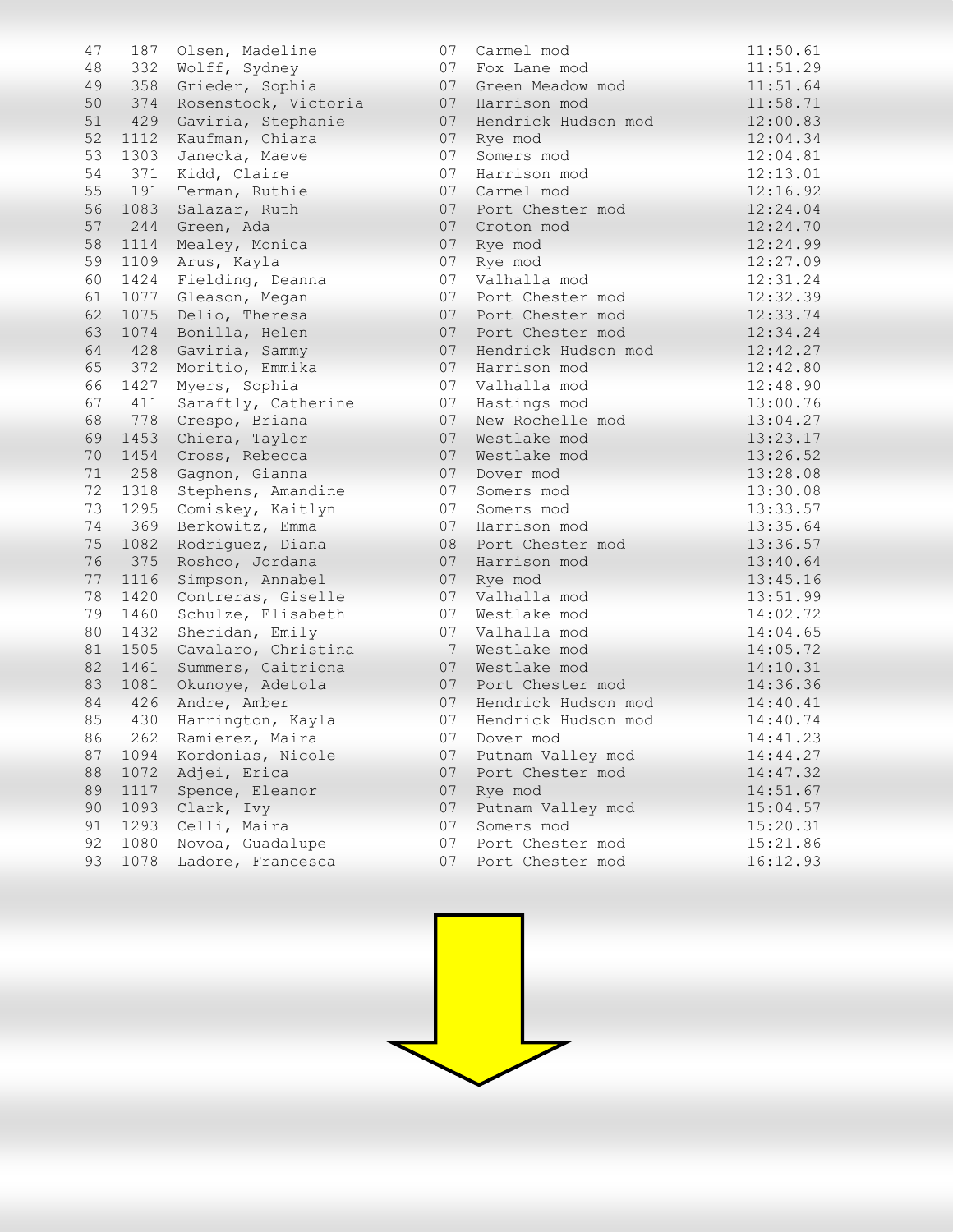**10/17/2014 SUNY Purchase** 

Girls 1.5 Mile Run 7th Grade Race #2

|                | PLACE #    | <b>NAME</b>                        | <b>GRADE</b> | <b>SCHOOL</b>                   | <b>TIME</b>          |                |
|----------------|------------|------------------------------------|--------------|---------------------------------|----------------------|----------------|
| п              |            | 1396 Giaever, Mia                  |              | 07 Tappan Zee mod               | 9:16.17              |                |
| $\mathbf{2}$   |            | 1399 Kohlbrenner, Christy          | 07           | Tappan Zee mod                  | 9:18.15              |                |
| $\mathcal{S}$  |            | 1011 Howard, Charlotte             | 07           | Pelham mod                      | 9:25.52              | $\mathbf{1}$   |
| $\overline{4}$ | 1181       | Ishii, Mina                        | 07           | Scarsdale mod                   | 9:25.90              | $\mathbf{2}$   |
| 5              | 1394       | Cambrea, Daniella                  | 07           | Tappan Zee mod                  | 9:37.11              |                |
| 6              |            | 306 Venturini, Nicola              | 07           | Festa mod                       | 9:50.28              | $\mathfrak{Z}$ |
| 7              | 506        | Stobin, Isabel                     | 07           | John Jay mod                    | 9:53.86              | $\overline{4}$ |
| 8              | 653        | Conlan, Meghan                     | 07           | MonroeWood mod                  | 9:57.36              | 5              |
| 9              | 825        | Novak, Grace                       | 07           | North Rockland mod              | 10:00.56             | 6              |
| 10             | 562        | DeFrancesco, Sophia                | 07           | Mahopac mod                     | 10:02.61             |                |
| 11             | 828        | Ruffino, Catherine                 | 07           | North Rockland mod              | 10:05.80             | 7              |
| 12             | 1277       | Sakarya, Ginger                    | 07           | Sleepy Hollow mod               | 10:10.66             |                |
| 13             | 822        | Italiano, Brielle                  | 07           | North Rockland mod              | 10:17.49             | $\,8\,$        |
| 14             | 1271       | Kharem, Maya                       | 07           | Sleepy Hollow mod               | 10:23.06             |                |
| 15             | 296        | Finnegan, Maura                    | 07           | Festa mod                       | 10:24.56             | $\overline{9}$ |
| 16             | 675        | Travaglione, Madison               | 07           | MonroeWood mod                  | 10:36.45             | 10             |
| 17             | 669        | Rivero, Anjolie                    | 07           | MonroeWood mod                  | 10:36.72             | 11             |
| 18             | 496        | Henshaw, Elizabeth                 | 07           | John Jay mod                    | 10:39.35             | 12             |
| 19             | 729        | Pringle, Kayla                     | 07           | Nanuet mod                      | 10:42.06             | 13             |
| 20             | 498        | Longest, Joanna                    | 07           | John Jay mod                    | 10:42.59             | 14             |
| 21             | 718        | Garvey, Alice                      | 07           | Nanuet mod                      | 10:47.94             | 15             |
| 22             | 1019       | Russello, Emma                     | 07           | Pelham mod                      | 10:49.73             | 16             |
| 23             | 1008       | Basavatia, Vedika                  | 07           | Pelham mod                      | 10:51.74             | 17             |
| 24             | 820        | Hekker, Abigail                    | 07           | North Rockland mod              | 10:52.79             | 18             |
| 25<br>26       | 677<br>469 | Williams, Emily                    | 07<br>07     | MonroeWood mod                  | 10:53.67             | 19<br>20       |
| 27             | 470        | Spellane, Catherine                | 07           | Irvington mod                   | 10:56.10             | 21             |
| 28             | 662        | Spencer, Katie                     | 07           | Irvington mod<br>MonroeWood mod | 11:00.71<br>11:03.97 | 22             |
| 29             | 1241       | Morgante, Katie<br>Smith, Isabella | 07           | Seven Bridges mod               | 11:04.76             | 23             |
| 30             | 464        | Grieder, Olivia                    | 07           | Irvington mod                   | 11:06.85             | 24             |
| 31             | 1009       | Bryan, Ellianna                    | 07           | Pelham mod                      | 11:15.54             | 25             |
| 32             | 1223       | Dalrymple, Paige                   | 07           | Seven Bridges mod               | 11:16.32             | 26             |
| 33             | 715        | Cofini, Chloe                      | 07           | Nanuet mod                      | 11:16.97             | 27             |
| 34             | 1018       | Rosenburg, Julia                   | 07           | Pelham mod                      | 11:18.11             | 28             |
| 35             | 300        | Ruff, Shoshana                     | 07           | Festa mod                       | 11:23.08             | 29             |
| 36             | 1233       | Karp, Anna                         | 07           | Seven Bridges mod               | 11:23.40             | 30             |
| 37             | 497        | Kiley, Madison                     | 07           | John Jay mod                    | 11:23.77             | $31\,$         |
| 38             | 1235       | Mathisson, Rachel                  | 07           | Seven Bridges mod               | 11:24.26             | 32             |
| 39             | 1361       | Jacobs, Emma                       | 07           | Suffern mod                     | 11:26.27             |                |
| 40             | 1176       | Capobianco, Victoria               | 07           | Scarsdale mod                   | 11:29.38             | 33             |
| 41             | 1172       | Bali, Sara                         | 07           | Scarsdale mod                   | 11:30.78             | 34             |
| 42             | 1362       | Kotecki, Lelsey                    | 07           | Suffern mod                     | 11:31.36             |                |
| 43             | 302        | Sippel, Tian                       | 07           | Festa mod                       | 11:31.70             | 35             |
| 44             | 18         | Tavas, Caitlin                     | 07           | Ardsley mod                     | 11:36.55             | 36             |
| 45             | 1355       | Chen, Jessica                      | 07           | Suffern mod                     | 11:39.82             |                |
| 46             | 785        | Lichtman, Katr                     | 08           | New Rochelle mod                | 11:42.89             | 37             |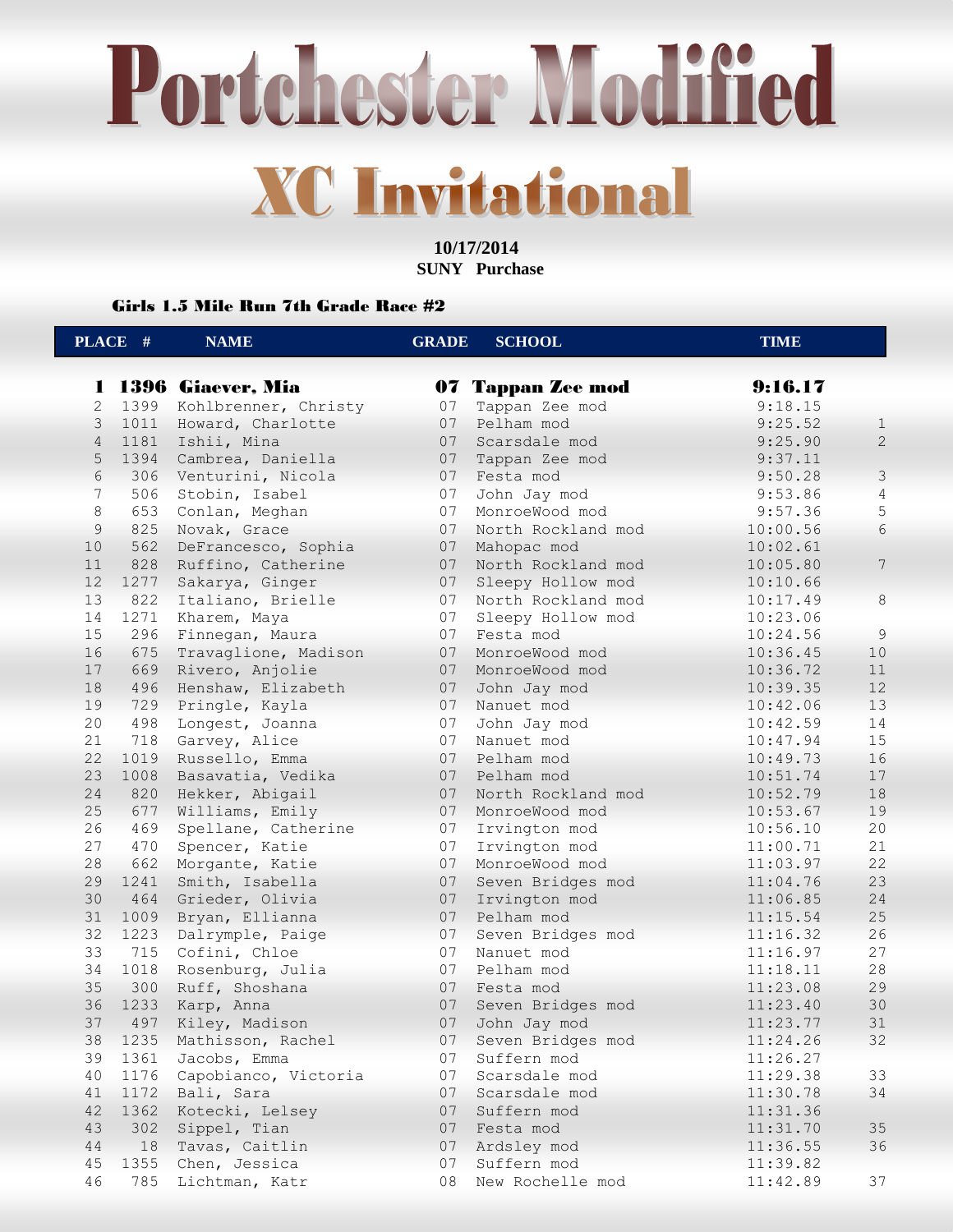| 47 | 650          | Behringer, Kerry     | 07 | MonroeWood mod     | 11:49.17 | 38 |
|----|--------------|----------------------|----|--------------------|----------|----|
| 48 | 1222         | Bretz, Eva           | 07 | Seven Bridges mod  | 11:50.36 | 39 |
| 49 |              | 1511 Garcia, Miriam  | 7  | MonroeWood mod     | 11:51.30 | 40 |
| 50 | 10           | Gold, Gillian        | 07 | Ardsley mod        | 11:52.43 | 41 |
| 51 | 1014         | McLean, Morgan       | 07 | Pelham mod         | 11:53.43 | 42 |
| 52 | 301          | Santos, Stephanie    | 07 | Festa mod          | 11:59.12 | 43 |
| 53 | 788          | Ochacher, Juliana    | 07 | New Rochelle mod   | 12:02.48 | 44 |
| 54 | 1272         | Kuhn, Eva            | 07 | Sleepy Hollow mod  | 12:09.27 |    |
| 55 | 48           | Carousso, Melissa    | 07 | Bell mod           | 12:11.13 |    |
| 56 | 666          | Patterson, Abby      | 07 | MonroeWood mod     | 12:14.75 |    |
| 57 | 727          | O'Sullivan, Julia    | 07 | Nanuet mod         | 12:31.03 | 45 |
| 58 | 1227         | Fuqua, Tess          | 07 | Seven Bridges mod  | 12:33.34 | 46 |
| 59 | 940          | Kiggins, Jaclyn      | 07 | Pearl River mod    | 12:35.19 |    |
| 60 | 1179         | Ferrigno, Angela     | 07 | Scarsdale mod      | 12:45.84 | 47 |
| 61 | 827          | Pena, Mary           | 07 | North Rockland mod | 12:48.81 | 48 |
| 62 | 826          | Pabon, Olivia        | 07 | North Rockland mod | 12:51.91 | 49 |
| 63 | 774          | Bamberger, Madeleine | 07 | New Rochelle mod   | 12:54.58 | 50 |
| 64 | 1017         | Orlando, Morgan      | 07 | Pelham mod         | 12:59.61 | 51 |
| 65 | 1015         | McNamara, Carly      | 07 | Pelham mod         | 13:02.53 |    |
| 66 | 1228         | Garcia, Isabella     | 07 | Seven Bridges mod  | 13:06.37 | 52 |
| 67 | 1012         | Howell, Genevieve    | 07 | Pelham mod         | 13:08.26 |    |
| 68 | 1021         | Walkin, Anna         | 07 | Pelham mod         | 13:22.33 |    |
| 69 | 1052         | Mairena, Paola       | 07 | Pleasantville mod  | 13:30.11 |    |
| 70 | 1393         | Boiano, Emma         | 07 | Tappan Zee mod     | 13:48.14 |    |
| 71 | 1184         | Maddon, Sophie       | 07 | Scarsdale mod      | 13:49.20 | 53 |
| 72 | 782          | Hessel, Anne         | 08 | New Rochelle mod   | 14:05.17 | 54 |
| 73 | 472          | Weintraub, Melanie   | 07 | Irvington mod      | 14:07.96 | 55 |
| 74 | 1191         | Thurman, Lisa        | 07 | Scarsdale mod      | 14:09.65 | 56 |
| 75 | 494          | Goodall, Eliza       | 07 | John Jay mod       | 14:23.65 | 57 |
| 76 | 49           | Cunco, Cali          | 07 | Bell mod           | 14:24.63 |    |
| 77 | 9            | Goel, Neha           | 07 | Ardsley mod        | 14:31.64 | 58 |
| 78 | 467          | Rabuse, Emerson      | 07 | Irvington mod      | 15:02.06 | 59 |
| 79 | 792          | Scott, Maya          | 08 | New Rochelle mod   | 15:06.87 | 60 |
| 80 | $\,8\,$      | Glehan, Hannah       | 07 | Ardsley mod        | 15:09.33 | 61 |
| 81 | 22           | Zimmer, Isabella     | 07 | Ardsley mod        | 15:11.16 | 62 |
| 82 | 565          | Haynes, Shadiaya     | 07 | Mahopac mod        | 15:15.00 |    |
| 83 | $\mathbf{2}$ | Bingul, Derin        | 07 | Ardsley mod        | 15:43.36 | 63 |
| 84 | 465          | Leitner, Andie       | 07 | Irvington mod      | 15:44.05 | 64 |
| 85 | 713          | Babu, Shrividha      | 07 | Nanuet mod         | 16:01.42 | 65 |
| 86 | 15           | Reed, Helen          | 07 | Ardsley mod        | 16:06.23 | 66 |
| 87 | 7            | Florkowski, Amanda   | 07 | Ardsley mod        | 16:28.98 |    |
| 88 | 1053         | Omar, Nada           | 08 | Pleasantville mod  | 18:19.70 |    |
| 89 | 723          | Mastrouq, Rawan      | 07 | Nanuet mod         | 18:19.70 | 67 |

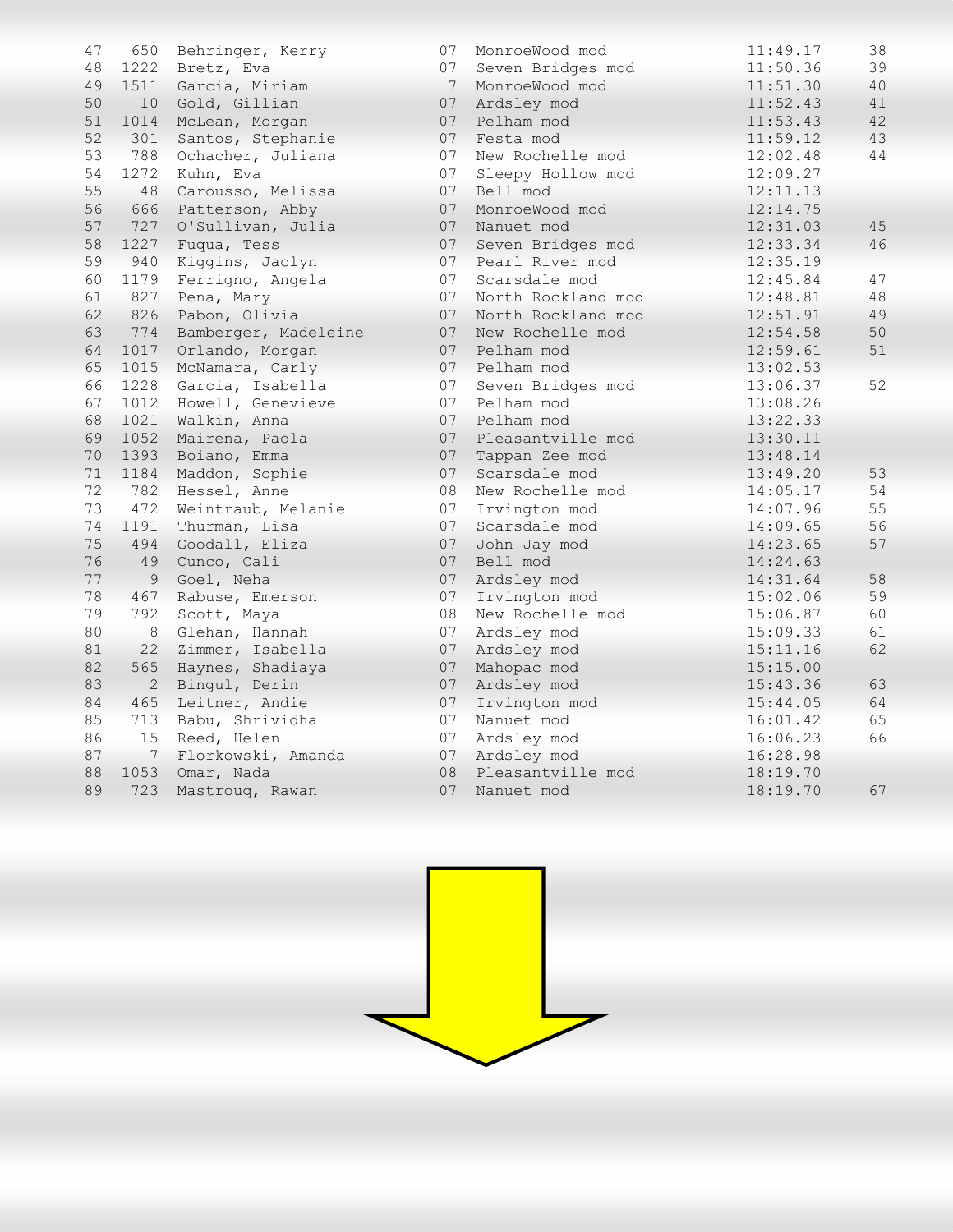**10/17/2014 SUNY Purchase** 

Girls 1.5 Mile Run 8th Grade Race #1

|                | PLACE # | <b>NAME</b>           | <b>GRADE</b> | <b>SCHOOL</b>            | <b>TIME</b>      |                |
|----------------|---------|-----------------------|--------------|--------------------------|------------------|----------------|
|                |         |                       |              |                          |                  |                |
| 1              |         | 1220 Arrese, Isabella | 08           | <b>Seven Bridges mod</b> | 9:09.44          |                |
| $\mathbf{2}$   | 719     | Guerci, Kyra          | 08           | Nanuet mod               | 9:16.02          | $\mathbf{1}$   |
| 3              | 819     | Criscione, Kiana      | 08           | North Rockland mod       | 9:25.31          | $\overline{c}$ |
| $\overline{4}$ | 823     | Landry, Kaitlyn       | 08           | North Rockland mod       | 9:26.99          | $\mathcal{E}$  |
| 5              | 824     | Marchitelli, gianna   | 08           | North Rockland mod       | 9:32.36          | $\overline{4}$ |
| 6              | 1010    | Herrin, Hannah        | 08           | Pelham mod               | 9:54.44          |                |
| $\overline{7}$ | 269     | Butler, Eliza         | 08           | Edgemont mod             | 9:56.11          | $\mathsf S$    |
| 8              | 831     | Vargas, Laura         | 08           | North Rockland mod       | 10:01.55         | 6              |
| 9              | 821     | Hernandez, Jessica    | 08           | North Rockland mod       | 10:03.85         | $\overline{7}$ |
| 10             | 732     | Valentik, Lucy        | 08           | Nanuet mod               | 10:08.65         | $\,8\,$        |
| 11             | 586     | Carrasco, Amanda      | 08           | Mamaroneck mod           | 10:11.87         | 9              |
| 12             | 889     | Aulet, Ashleigh       | 08           | Nyack mod                | $10$<br>10:12.49 |                |
| 13             | 112     | Delanoy, Stevie Lyn   | 08           | Brewster mod             | 10:13.52         |                |
| 14             | 832     | Wren, Noelle          | 08           | North Rockland mod       | 11<br>10:14.82   |                |
| 15             | 466     | Paparo, Julia         | 08           | Irvington mod            | 10:18.30         |                |
| 16             | 594     | Morgan, Masana        | 08           | Mamaroneck mod           | 12<br>10:20.87   |                |
| 17             | 1475    | Hunt, Aine            | 08           | White Plains mod         | 10:22.65         |                |
| 18             | 113     | Magnan, Diana         | 08           | Brewster mod             | 10:24.02         |                |
| 19             | 1476    | Lynch, Maya           | 08           | White Plains mod         | 10:27.29         |                |
| 20             | 724     | Mateo, Haley          | 08           | Nanuet mod               | 13<br>10:29.01   |                |
| 21             | 99      | Tominaga, Eri         | 08           | Blind Brook mod          | 10:29.47         |                |
| 22             | 1459    | Fratta, Isabella      | 08           | Westlake mod             | 10:31.11         |                |
| 23             | 567     | Malishko, Svitlane    | 08           | Mahopac mod              | 10:33.88         |                |
| 24             | 115     | Villani, Julia        | 08           | Brewster mod             | 10:34.44         |                |
| 25             | 714     | Boyle, Sarah          | 08           | Nanuet mod               | 10:38.88<br>14   |                |
| 26             | 897     | Fitzsimmons, Nicole   | 08           | Nyack mod                | 15<br>10:39.40   |                |
| 27             | 728     | Plunkett, Monica      | 08           | Nanuet mod               | 16<br>10:39.99   |                |
| 28             | 721     | Lema, Brenda          | 08           | Nanuet mod               | 17<br>10:42.91   |                |
| 29             | 96      | Brady, Lisa           | 08           | Blind Brook mod          | 10:45.31         |                |
| 30             | 1049    | Goodman, Julia        | 08           | Pleasantville mod        | 10:49.87         |                |
| 31             | 722     | Malzacher, Kerry      | 08           | Nanuet mod               | 18<br>10:54.53   |                |
| 32             | 726     | Medina, Nayelly       | 08           | Nanuet mod               | 10:55.59         |                |
| 33             | 924     | Ford, Maggie          | 08           | Ossining mod             | 10:59.11         |                |
| 34             | 1360    | Hirsh, Morgan         | 08           | Suffern mod              | 10:59.70<br>19   |                |
| 35             | 271     | Cheng, Skyler         | 08           | Edgemont mod             | 11:01.84<br>20   |                |
| 36             | 1367    | Zajac, Cathrine       | 08           | Suffern mod              | 21<br>11:02.23   |                |
| 37             | 5       | Cheng, Kylie          | 08           | Ardsley mod              | 22<br>11:04.40   |                |
| 38             | 1421    | Difeo, Amanda         | 08           | Valhalla mod             | 11:04.92         | 23             |
| 39             | 270     | Cai, Lily             | 08           | Edgemont mod             | 11:05.37<br>24   |                |
| 40             | 237     | Kinsman, Campbell     | 08           | Convent Sacred Heart     | 11:06.65         |                |
| 41             | 1426    | Miletsky, Gabriela    | 08           | Valhalla mod             | 25<br>11:07.44   |                |
| 42             | 98      | Otero, Malena         | 08           | Blind Brook mod          | 11:08.17         |                |
| 43             | 1047    | Behbehani, Iman       | 08           | Pleasantville mod        | 11:11.77         |                |
| 44             | 357     | Colgan, Laura         | 08           | Green Meadow mod         | 11:12.86         |                |
| 45             | 276     | Morton, Elizabeth     | 08           | Edgemont mod             | 11:13.55<br>26   |                |
| 46             | 591     | Holland, Jane         | 08           | Mamaroneck mod           | 11:14.64         | 27             |
|                |         |                       |              |                          |                  |                |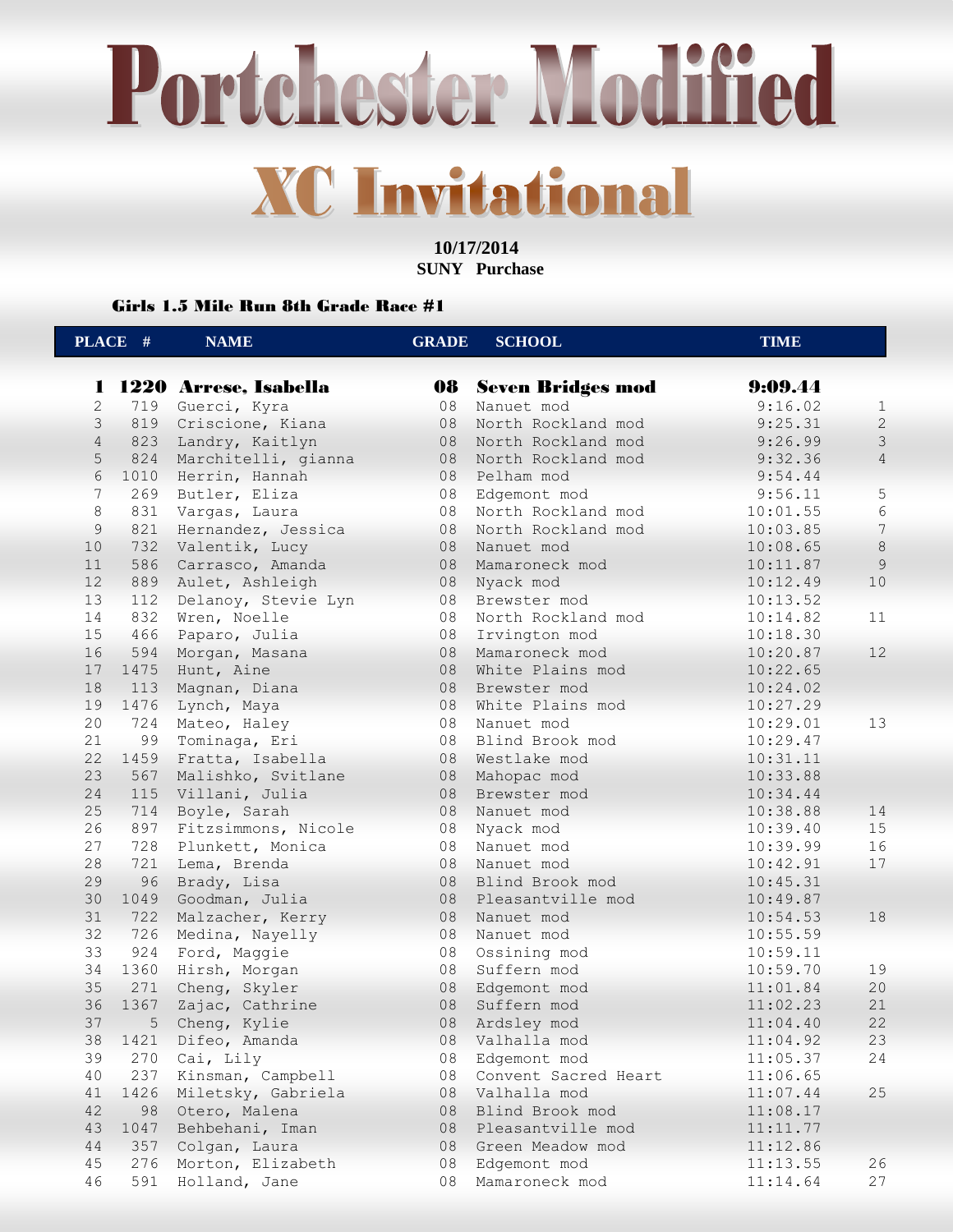| 47 | 1353           | Ajay, Ashley            | 08 | Suffern mod        | 11:15.96 | 28 |
|----|----------------|-------------------------|----|--------------------|----------|----|
| 48 | 1240           | Shaia, Lauren           | 08 | Seven Bridges mod  | 11:17.39 |    |
| 49 | 590            | Holland, Emily          | 08 | Mamaroneck mod     | 11:18.13 | 29 |
| 50 | 1110           | Eggers, Emily           | 08 | Rye mod            | 11:21.15 |    |
| 51 | 245            | Rubin, Samantha         | 08 | Croton mod         | 11:23.94 |    |
| 52 | 166            | Kirkwood, Savannah      | 08 | Byram Hills        | 11:25.26 |    |
| 53 | 587            | Frank, Ava              | 08 | Mamaroneck mod     | 11:25.73 | 30 |
| 54 | 725            | McGreevy, Jeanette      | 08 | Nanuet mod         | 11:27.05 |    |
| 55 | 900            | O'Neil, Isabella        | 08 | Nyack mod          | 11:31.16 | 31 |
| 56 | 731            | Schroedeer, Emily       | 08 | Nanuet mod         | 11:32.92 |    |
| 57 | $\mathfrak{Z}$ | Blumenfeld, Sophie      | 08 | Ardsley mod        | 11:35.60 | 32 |
| 58 | 1357           | Frisch, Reese           | 08 | Suffern mod        | 11:37.14 | 33 |
| 59 | 20             | Yu, Loren               | 08 | Ardsley mod        | 11:39.48 | 34 |
| 60 | 1358           | Graham, Jordan          | 08 | Suffern mod        | 11:41.19 | 35 |
| 61 | 895            | Englert, Piper          | 08 | Nyack mod          | 11:42.32 | 36 |
| 62 | 829            | Ruggeri, Mariah         | 08 | North Rockland mod | 11:43.11 | 37 |
| 63 | 1356           | Eisberg, Serena         | 08 | Suffern mod        | 11:44.15 | 38 |
| 64 | 279            | Weerasinghe, Rashana    | 08 | Edgemont mod       | 11:48.80 | 39 |
| 65 | 1430           | Portera, Julia          | 08 | Valhalla mod       | 11:50.45 | 40 |
| 66 | 1113           | McCormack, Caroline     | 08 | Rye mod            | 11:51.50 |    |
| 67 | 1366           | Rosenthal, Natalie      | 08 | Suffern mod        | 11:54.09 | 41 |
| 68 | 275            | Mohammadi, Mina         | 08 | Edgemont mod       | 12:02.64 | 42 |
| 69 | 1423           | Ferrante, Miranda       | 08 | Valhalla mod       | 12:03.91 | 43 |
| 70 | 272            | Kely, Fiona             | 08 | Edgemont mod       | 12:04.89 | 44 |
| 71 | 277            | Pattabhiraman, Aditi    | 08 | Edgemont mod       | 12:07.01 |    |
| 72 | 1016           | McSedon, Sophia         | 08 | Pelham mod         | 12:07.56 |    |
| 73 | 720            | Gwardschaladse, Jessica | 08 | Nanuet mod         | 12:09.48 |    |
| 74 | 1463           | Ucker, Kaitlyn          | 08 | Westlake mod       | 12:19.31 |    |
| 75 | 1243           | Sullivan, Mary Grace    | 08 | Seven Bridges mod  | 12:22.43 |    |
| 76 | 893            | Devisser, Carly         | 08 | Nyack mod          | 12:25.93 | 45 |
| 77 | $\mathbf{1}$   | Apostle, Gabriella      | 08 | Ardsley mod        | 12:39.62 | 46 |
| 78 | 468            | Radlauer, Nicole        | 08 | Irvington mod      | 12:40.27 |    |
| 79 | 97             | DiMiceli, Sarah         | 08 | Blind Brook mod    | 12:40.96 |    |
| 80 | 1435           | Zarate, Ximena          | 08 | Valhalla mod       | 12:41.64 | 47 |
| 81 | 1429           | Pisacane, juilianne     | 08 | Valhalla mod       | 12:45.18 | 48 |
| 82 | 114            | Neggie, Johanna         | 08 | Brewster mod       | 12:51.03 |    |
| 83 | 894            | Diver, Sophia           | 08 | Nyack mod          | 12:52.58 | 49 |
| 84 | 891            | Bruno, Angelina         | 08 | Nyack mod          | 12:58.58 | 50 |
| 85 | 21             | Zimmer, Allessandra     | 08 | Ardsley mod        | 13:29.77 | 51 |
| 86 | 1050           | Hickey, Ciara           | 08 | Pleasantville mod  | 13:39.66 |    |
| 87 | 1456           | DeNunzio, Alexa         | 08 | Westlake mod       | 13:44.41 |    |
| 88 | 566            | Holloway, Priscilla     | 07 | Mahopac mod        | 13:56.34 |    |
| 89 | 57             | Segall, Leora           | 08 | Bell mod           | 14:45.26 |    |
| 90 | 17             | Smith, Keysonah         | 08 | Ardsley mod        | 16:44.62 | 52 |
|    |                |                         |    |                    |          |    |

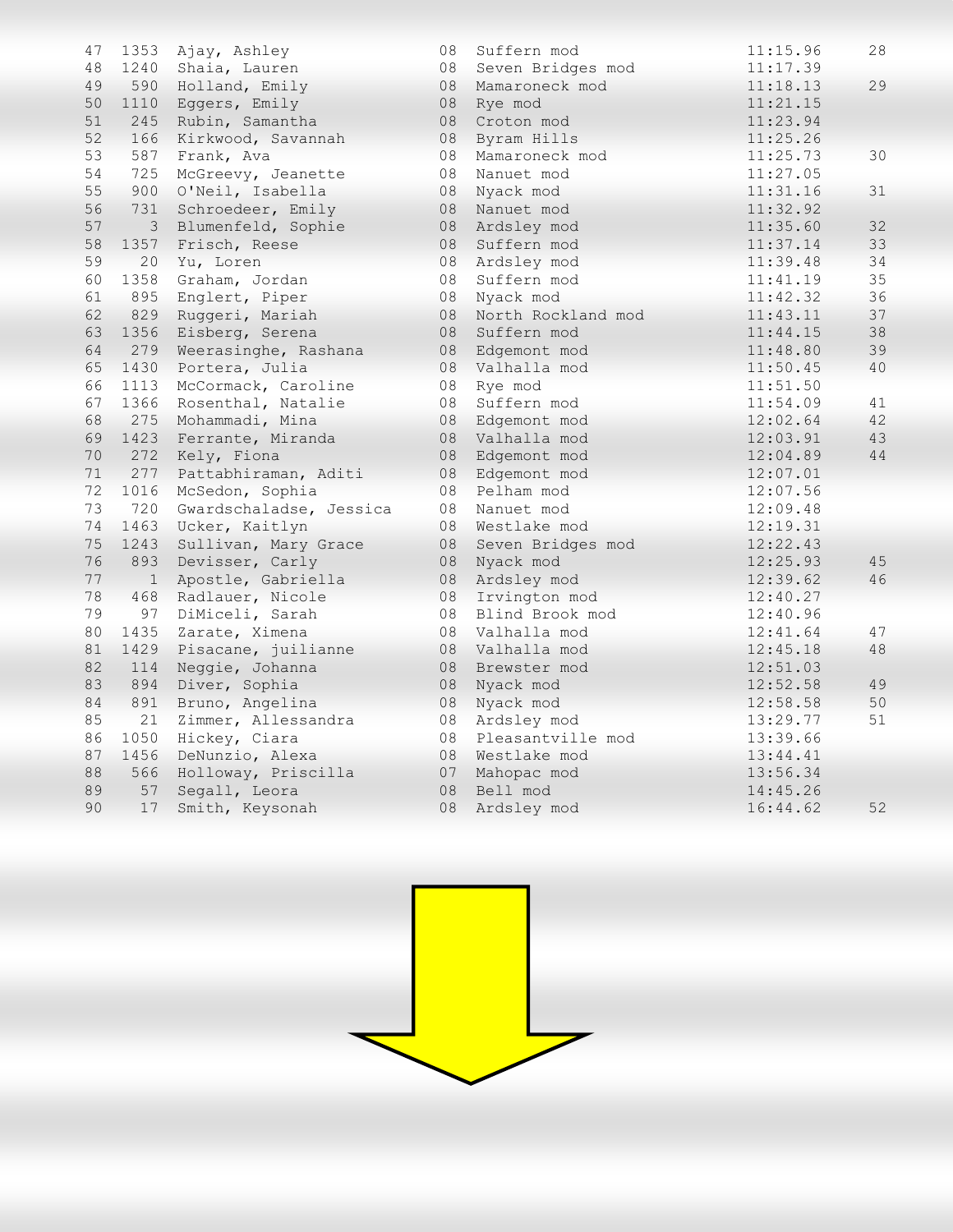**10/17/2014 SUNY Purchase** 

### Girls 1.5 Mile Run 8th Grade Race #2

| 501<br>8:08.67<br><b>Nuttall, Pippa</b><br>08<br><b>John Jay mod</b><br>1<br>1<br>$\mathbf{2}$<br>$\mathbf{2}$<br>665<br>Napoli, Daniella<br>08<br>MonroeWood mod<br>8:20.58<br>3<br>$\mathfrak{Z}$<br>659<br>Ken, Sarah<br>08<br>8:48.55<br>MonroeWood mod<br>$\overline{4}$<br>657<br>$\sqrt{4}$<br>Hirschkind, Rachel<br>08<br>MonroeWood mod<br>8:58.81<br>5<br>$\mathsf S$<br>504<br>Pollak, Lauren<br>08<br>John Jay mod<br>9:00.77<br>6<br>6<br>667<br>Pidgeon, Jessica<br>08<br>9:07.67<br>MonroeWood mod<br>7<br>7<br>293<br>Cahill, Erin<br>08<br>Festa mod<br>9:11.05<br>8<br>$\,8\,$<br>1315<br>08<br>Rinaldi, Jordan<br>9:19.89<br>Somers mod<br>9<br>9<br>654<br>DePhillips, Ella<br>08<br>MonroeWood mod<br>9:21.12<br>751<br>10<br>Ariola, Elena<br>08<br>9:24.34<br>New Fairfield mod<br>10<br>11<br>1297<br>Dyevich, Alison<br>08<br>9:28.15<br>Somers mod<br>12<br>303<br>Sullivan, Sheila<br>08<br>9:34.78<br>11<br>Festa mod<br>13<br>1395<br>08<br>9:47.87<br>Fears, Victoria<br>Tappan Zee mod<br>14<br>12<br>671<br>Santora, Jenna<br>08<br>MonroeWood mod<br>9:49.78<br>15<br>1401<br>Thomas, Alexandra<br>08<br>Tappan Zee mod<br>9:51.23<br>16<br>432<br>Parks, Maureen<br>08<br>9:52.35<br>Hendrick Hudson mod<br>17<br>493<br>Crawford, Cameron<br>08<br>9:58.84<br>13<br>John Jay mod<br>18<br>297<br>Mitlof, Rebecca<br>08<br>Festa mod<br>14<br>10:00.51<br>19<br>181<br>15<br>Harrison, Alexandra<br>08<br>Carmel mod<br>10:00.86<br>20<br>16<br>298<br>08<br>Festa mod<br>10:02.77<br>Nueva, Kayla<br>21<br>752<br>Cohen, Kayla<br>08<br>New Fairfield mod<br>10:04.83<br>22<br>757<br>Tuthill, Lucie<br>08<br>New Fairfield mod<br>10:12.05<br>23<br>1292<br>08<br>17<br>Calloway, Emily<br>Somers mod<br>10:12.77<br>24<br>18<br>1314<br>Quigley, Natalie<br>08<br>10:13.26<br>Somers mod<br>25<br>19<br>1296<br>Comiskey, Shannon<br>08<br>10:14.01<br>Somers mod<br>26<br>756<br>08<br>New Fairfield mod<br>10:18.46<br>Rigoglioso, Hannah<br>27<br>20<br>1276<br>08<br>Oppenheim, Casey<br>Sleepy Hollow mod<br>10:18.99<br>28<br>502<br>08<br>John Jay mod<br>21<br>Ohnemus, Athena<br>10:21.22<br>22<br>29<br>651<br>08<br>MonroeWood mod<br>10:21.99<br>Boss, Janelle<br>30<br>1270<br>23<br>08<br>10:22.30<br>Gross, A, E;oa<br>Sleepy Hollow mod<br>31<br>24<br>507<br>08<br>10:23.66<br>Williams, Caroline<br>John Jay mod<br>32<br>1275<br>Sleepy Hollow mod<br>25<br>O'Donnell, Olivia<br>08<br>10:24.12<br>33<br>658<br>Howell, Abigail<br>08<br>MonroeWood mod<br>10:24.63<br>26<br>34<br>1509<br>Liu, Allison<br>7<br>10:25.78<br>Scarsdale mod<br>35<br>27<br>1305<br>08<br>10:27.15<br>Jones, Emma<br>Somers mod<br>36<br>652<br>8<br>MonroeWood mod<br>Cohen, Emma<br>10:30.58<br>37<br>08<br>10:32.79<br>$2\,8$<br>1175<br>Bonanno, Madeline<br>Scarsdale mod |
|---------------------------------------------------------------------------------------------------------------------------------------------------------------------------------------------------------------------------------------------------------------------------------------------------------------------------------------------------------------------------------------------------------------------------------------------------------------------------------------------------------------------------------------------------------------------------------------------------------------------------------------------------------------------------------------------------------------------------------------------------------------------------------------------------------------------------------------------------------------------------------------------------------------------------------------------------------------------------------------------------------------------------------------------------------------------------------------------------------------------------------------------------------------------------------------------------------------------------------------------------------------------------------------------------------------------------------------------------------------------------------------------------------------------------------------------------------------------------------------------------------------------------------------------------------------------------------------------------------------------------------------------------------------------------------------------------------------------------------------------------------------------------------------------------------------------------------------------------------------------------------------------------------------------------------------------------------------------------------------------------------------------------------------------------------------------------------------------------------------------------------------------------------------------------------------------------------------------------------------------------------------------------------------------------------------------------------------------------------------------------------------------------------------------------------------------------------------------------------------------------------------------------------------------------------------------------------------------------------------------------------------------------------------------------------------------------------------------------------------------------------------------------------------------------------------------|
|                                                                                                                                                                                                                                                                                                                                                                                                                                                                                                                                                                                                                                                                                                                                                                                                                                                                                                                                                                                                                                                                                                                                                                                                                                                                                                                                                                                                                                                                                                                                                                                                                                                                                                                                                                                                                                                                                                                                                                                                                                                                                                                                                                                                                                                                                                                                                                                                                                                                                                                                                                                                                                                                                                                                                                                                                     |
|                                                                                                                                                                                                                                                                                                                                                                                                                                                                                                                                                                                                                                                                                                                                                                                                                                                                                                                                                                                                                                                                                                                                                                                                                                                                                                                                                                                                                                                                                                                                                                                                                                                                                                                                                                                                                                                                                                                                                                                                                                                                                                                                                                                                                                                                                                                                                                                                                                                                                                                                                                                                                                                                                                                                                                                                                     |
|                                                                                                                                                                                                                                                                                                                                                                                                                                                                                                                                                                                                                                                                                                                                                                                                                                                                                                                                                                                                                                                                                                                                                                                                                                                                                                                                                                                                                                                                                                                                                                                                                                                                                                                                                                                                                                                                                                                                                                                                                                                                                                                                                                                                                                                                                                                                                                                                                                                                                                                                                                                                                                                                                                                                                                                                                     |
|                                                                                                                                                                                                                                                                                                                                                                                                                                                                                                                                                                                                                                                                                                                                                                                                                                                                                                                                                                                                                                                                                                                                                                                                                                                                                                                                                                                                                                                                                                                                                                                                                                                                                                                                                                                                                                                                                                                                                                                                                                                                                                                                                                                                                                                                                                                                                                                                                                                                                                                                                                                                                                                                                                                                                                                                                     |
|                                                                                                                                                                                                                                                                                                                                                                                                                                                                                                                                                                                                                                                                                                                                                                                                                                                                                                                                                                                                                                                                                                                                                                                                                                                                                                                                                                                                                                                                                                                                                                                                                                                                                                                                                                                                                                                                                                                                                                                                                                                                                                                                                                                                                                                                                                                                                                                                                                                                                                                                                                                                                                                                                                                                                                                                                     |
|                                                                                                                                                                                                                                                                                                                                                                                                                                                                                                                                                                                                                                                                                                                                                                                                                                                                                                                                                                                                                                                                                                                                                                                                                                                                                                                                                                                                                                                                                                                                                                                                                                                                                                                                                                                                                                                                                                                                                                                                                                                                                                                                                                                                                                                                                                                                                                                                                                                                                                                                                                                                                                                                                                                                                                                                                     |
|                                                                                                                                                                                                                                                                                                                                                                                                                                                                                                                                                                                                                                                                                                                                                                                                                                                                                                                                                                                                                                                                                                                                                                                                                                                                                                                                                                                                                                                                                                                                                                                                                                                                                                                                                                                                                                                                                                                                                                                                                                                                                                                                                                                                                                                                                                                                                                                                                                                                                                                                                                                                                                                                                                                                                                                                                     |
|                                                                                                                                                                                                                                                                                                                                                                                                                                                                                                                                                                                                                                                                                                                                                                                                                                                                                                                                                                                                                                                                                                                                                                                                                                                                                                                                                                                                                                                                                                                                                                                                                                                                                                                                                                                                                                                                                                                                                                                                                                                                                                                                                                                                                                                                                                                                                                                                                                                                                                                                                                                                                                                                                                                                                                                                                     |
|                                                                                                                                                                                                                                                                                                                                                                                                                                                                                                                                                                                                                                                                                                                                                                                                                                                                                                                                                                                                                                                                                                                                                                                                                                                                                                                                                                                                                                                                                                                                                                                                                                                                                                                                                                                                                                                                                                                                                                                                                                                                                                                                                                                                                                                                                                                                                                                                                                                                                                                                                                                                                                                                                                                                                                                                                     |
|                                                                                                                                                                                                                                                                                                                                                                                                                                                                                                                                                                                                                                                                                                                                                                                                                                                                                                                                                                                                                                                                                                                                                                                                                                                                                                                                                                                                                                                                                                                                                                                                                                                                                                                                                                                                                                                                                                                                                                                                                                                                                                                                                                                                                                                                                                                                                                                                                                                                                                                                                                                                                                                                                                                                                                                                                     |
|                                                                                                                                                                                                                                                                                                                                                                                                                                                                                                                                                                                                                                                                                                                                                                                                                                                                                                                                                                                                                                                                                                                                                                                                                                                                                                                                                                                                                                                                                                                                                                                                                                                                                                                                                                                                                                                                                                                                                                                                                                                                                                                                                                                                                                                                                                                                                                                                                                                                                                                                                                                                                                                                                                                                                                                                                     |
|                                                                                                                                                                                                                                                                                                                                                                                                                                                                                                                                                                                                                                                                                                                                                                                                                                                                                                                                                                                                                                                                                                                                                                                                                                                                                                                                                                                                                                                                                                                                                                                                                                                                                                                                                                                                                                                                                                                                                                                                                                                                                                                                                                                                                                                                                                                                                                                                                                                                                                                                                                                                                                                                                                                                                                                                                     |
|                                                                                                                                                                                                                                                                                                                                                                                                                                                                                                                                                                                                                                                                                                                                                                                                                                                                                                                                                                                                                                                                                                                                                                                                                                                                                                                                                                                                                                                                                                                                                                                                                                                                                                                                                                                                                                                                                                                                                                                                                                                                                                                                                                                                                                                                                                                                                                                                                                                                                                                                                                                                                                                                                                                                                                                                                     |
|                                                                                                                                                                                                                                                                                                                                                                                                                                                                                                                                                                                                                                                                                                                                                                                                                                                                                                                                                                                                                                                                                                                                                                                                                                                                                                                                                                                                                                                                                                                                                                                                                                                                                                                                                                                                                                                                                                                                                                                                                                                                                                                                                                                                                                                                                                                                                                                                                                                                                                                                                                                                                                                                                                                                                                                                                     |
|                                                                                                                                                                                                                                                                                                                                                                                                                                                                                                                                                                                                                                                                                                                                                                                                                                                                                                                                                                                                                                                                                                                                                                                                                                                                                                                                                                                                                                                                                                                                                                                                                                                                                                                                                                                                                                                                                                                                                                                                                                                                                                                                                                                                                                                                                                                                                                                                                                                                                                                                                                                                                                                                                                                                                                                                                     |
|                                                                                                                                                                                                                                                                                                                                                                                                                                                                                                                                                                                                                                                                                                                                                                                                                                                                                                                                                                                                                                                                                                                                                                                                                                                                                                                                                                                                                                                                                                                                                                                                                                                                                                                                                                                                                                                                                                                                                                                                                                                                                                                                                                                                                                                                                                                                                                                                                                                                                                                                                                                                                                                                                                                                                                                                                     |
|                                                                                                                                                                                                                                                                                                                                                                                                                                                                                                                                                                                                                                                                                                                                                                                                                                                                                                                                                                                                                                                                                                                                                                                                                                                                                                                                                                                                                                                                                                                                                                                                                                                                                                                                                                                                                                                                                                                                                                                                                                                                                                                                                                                                                                                                                                                                                                                                                                                                                                                                                                                                                                                                                                                                                                                                                     |
|                                                                                                                                                                                                                                                                                                                                                                                                                                                                                                                                                                                                                                                                                                                                                                                                                                                                                                                                                                                                                                                                                                                                                                                                                                                                                                                                                                                                                                                                                                                                                                                                                                                                                                                                                                                                                                                                                                                                                                                                                                                                                                                                                                                                                                                                                                                                                                                                                                                                                                                                                                                                                                                                                                                                                                                                                     |
|                                                                                                                                                                                                                                                                                                                                                                                                                                                                                                                                                                                                                                                                                                                                                                                                                                                                                                                                                                                                                                                                                                                                                                                                                                                                                                                                                                                                                                                                                                                                                                                                                                                                                                                                                                                                                                                                                                                                                                                                                                                                                                                                                                                                                                                                                                                                                                                                                                                                                                                                                                                                                                                                                                                                                                                                                     |
|                                                                                                                                                                                                                                                                                                                                                                                                                                                                                                                                                                                                                                                                                                                                                                                                                                                                                                                                                                                                                                                                                                                                                                                                                                                                                                                                                                                                                                                                                                                                                                                                                                                                                                                                                                                                                                                                                                                                                                                                                                                                                                                                                                                                                                                                                                                                                                                                                                                                                                                                                                                                                                                                                                                                                                                                                     |
|                                                                                                                                                                                                                                                                                                                                                                                                                                                                                                                                                                                                                                                                                                                                                                                                                                                                                                                                                                                                                                                                                                                                                                                                                                                                                                                                                                                                                                                                                                                                                                                                                                                                                                                                                                                                                                                                                                                                                                                                                                                                                                                                                                                                                                                                                                                                                                                                                                                                                                                                                                                                                                                                                                                                                                                                                     |
|                                                                                                                                                                                                                                                                                                                                                                                                                                                                                                                                                                                                                                                                                                                                                                                                                                                                                                                                                                                                                                                                                                                                                                                                                                                                                                                                                                                                                                                                                                                                                                                                                                                                                                                                                                                                                                                                                                                                                                                                                                                                                                                                                                                                                                                                                                                                                                                                                                                                                                                                                                                                                                                                                                                                                                                                                     |
|                                                                                                                                                                                                                                                                                                                                                                                                                                                                                                                                                                                                                                                                                                                                                                                                                                                                                                                                                                                                                                                                                                                                                                                                                                                                                                                                                                                                                                                                                                                                                                                                                                                                                                                                                                                                                                                                                                                                                                                                                                                                                                                                                                                                                                                                                                                                                                                                                                                                                                                                                                                                                                                                                                                                                                                                                     |
|                                                                                                                                                                                                                                                                                                                                                                                                                                                                                                                                                                                                                                                                                                                                                                                                                                                                                                                                                                                                                                                                                                                                                                                                                                                                                                                                                                                                                                                                                                                                                                                                                                                                                                                                                                                                                                                                                                                                                                                                                                                                                                                                                                                                                                                                                                                                                                                                                                                                                                                                                                                                                                                                                                                                                                                                                     |
|                                                                                                                                                                                                                                                                                                                                                                                                                                                                                                                                                                                                                                                                                                                                                                                                                                                                                                                                                                                                                                                                                                                                                                                                                                                                                                                                                                                                                                                                                                                                                                                                                                                                                                                                                                                                                                                                                                                                                                                                                                                                                                                                                                                                                                                                                                                                                                                                                                                                                                                                                                                                                                                                                                                                                                                                                     |
|                                                                                                                                                                                                                                                                                                                                                                                                                                                                                                                                                                                                                                                                                                                                                                                                                                                                                                                                                                                                                                                                                                                                                                                                                                                                                                                                                                                                                                                                                                                                                                                                                                                                                                                                                                                                                                                                                                                                                                                                                                                                                                                                                                                                                                                                                                                                                                                                                                                                                                                                                                                                                                                                                                                                                                                                                     |
|                                                                                                                                                                                                                                                                                                                                                                                                                                                                                                                                                                                                                                                                                                                                                                                                                                                                                                                                                                                                                                                                                                                                                                                                                                                                                                                                                                                                                                                                                                                                                                                                                                                                                                                                                                                                                                                                                                                                                                                                                                                                                                                                                                                                                                                                                                                                                                                                                                                                                                                                                                                                                                                                                                                                                                                                                     |
|                                                                                                                                                                                                                                                                                                                                                                                                                                                                                                                                                                                                                                                                                                                                                                                                                                                                                                                                                                                                                                                                                                                                                                                                                                                                                                                                                                                                                                                                                                                                                                                                                                                                                                                                                                                                                                                                                                                                                                                                                                                                                                                                                                                                                                                                                                                                                                                                                                                                                                                                                                                                                                                                                                                                                                                                                     |
|                                                                                                                                                                                                                                                                                                                                                                                                                                                                                                                                                                                                                                                                                                                                                                                                                                                                                                                                                                                                                                                                                                                                                                                                                                                                                                                                                                                                                                                                                                                                                                                                                                                                                                                                                                                                                                                                                                                                                                                                                                                                                                                                                                                                                                                                                                                                                                                                                                                                                                                                                                                                                                                                                                                                                                                                                     |
|                                                                                                                                                                                                                                                                                                                                                                                                                                                                                                                                                                                                                                                                                                                                                                                                                                                                                                                                                                                                                                                                                                                                                                                                                                                                                                                                                                                                                                                                                                                                                                                                                                                                                                                                                                                                                                                                                                                                                                                                                                                                                                                                                                                                                                                                                                                                                                                                                                                                                                                                                                                                                                                                                                                                                                                                                     |
|                                                                                                                                                                                                                                                                                                                                                                                                                                                                                                                                                                                                                                                                                                                                                                                                                                                                                                                                                                                                                                                                                                                                                                                                                                                                                                                                                                                                                                                                                                                                                                                                                                                                                                                                                                                                                                                                                                                                                                                                                                                                                                                                                                                                                                                                                                                                                                                                                                                                                                                                                                                                                                                                                                                                                                                                                     |
|                                                                                                                                                                                                                                                                                                                                                                                                                                                                                                                                                                                                                                                                                                                                                                                                                                                                                                                                                                                                                                                                                                                                                                                                                                                                                                                                                                                                                                                                                                                                                                                                                                                                                                                                                                                                                                                                                                                                                                                                                                                                                                                                                                                                                                                                                                                                                                                                                                                                                                                                                                                                                                                                                                                                                                                                                     |
|                                                                                                                                                                                                                                                                                                                                                                                                                                                                                                                                                                                                                                                                                                                                                                                                                                                                                                                                                                                                                                                                                                                                                                                                                                                                                                                                                                                                                                                                                                                                                                                                                                                                                                                                                                                                                                                                                                                                                                                                                                                                                                                                                                                                                                                                                                                                                                                                                                                                                                                                                                                                                                                                                                                                                                                                                     |
|                                                                                                                                                                                                                                                                                                                                                                                                                                                                                                                                                                                                                                                                                                                                                                                                                                                                                                                                                                                                                                                                                                                                                                                                                                                                                                                                                                                                                                                                                                                                                                                                                                                                                                                                                                                                                                                                                                                                                                                                                                                                                                                                                                                                                                                                                                                                                                                                                                                                                                                                                                                                                                                                                                                                                                                                                     |
|                                                                                                                                                                                                                                                                                                                                                                                                                                                                                                                                                                                                                                                                                                                                                                                                                                                                                                                                                                                                                                                                                                                                                                                                                                                                                                                                                                                                                                                                                                                                                                                                                                                                                                                                                                                                                                                                                                                                                                                                                                                                                                                                                                                                                                                                                                                                                                                                                                                                                                                                                                                                                                                                                                                                                                                                                     |
|                                                                                                                                                                                                                                                                                                                                                                                                                                                                                                                                                                                                                                                                                                                                                                                                                                                                                                                                                                                                                                                                                                                                                                                                                                                                                                                                                                                                                                                                                                                                                                                                                                                                                                                                                                                                                                                                                                                                                                                                                                                                                                                                                                                                                                                                                                                                                                                                                                                                                                                                                                                                                                                                                                                                                                                                                     |
|                                                                                                                                                                                                                                                                                                                                                                                                                                                                                                                                                                                                                                                                                                                                                                                                                                                                                                                                                                                                                                                                                                                                                                                                                                                                                                                                                                                                                                                                                                                                                                                                                                                                                                                                                                                                                                                                                                                                                                                                                                                                                                                                                                                                                                                                                                                                                                                                                                                                                                                                                                                                                                                                                                                                                                                                                     |
| 29<br>38<br>1294<br>Cliff, Lucy<br>Somers mod<br>10:33.08<br>08                                                                                                                                                                                                                                                                                                                                                                                                                                                                                                                                                                                                                                                                                                                                                                                                                                                                                                                                                                                                                                                                                                                                                                                                                                                                                                                                                                                                                                                                                                                                                                                                                                                                                                                                                                                                                                                                                                                                                                                                                                                                                                                                                                                                                                                                                                                                                                                                                                                                                                                                                                                                                                                                                                                                                     |
| 39<br>499<br>Marcotullio, Mikaela<br>10:33.41<br>30<br>08<br>John Jay mod                                                                                                                                                                                                                                                                                                                                                                                                                                                                                                                                                                                                                                                                                                                                                                                                                                                                                                                                                                                                                                                                                                                                                                                                                                                                                                                                                                                                                                                                                                                                                                                                                                                                                                                                                                                                                                                                                                                                                                                                                                                                                                                                                                                                                                                                                                                                                                                                                                                                                                                                                                                                                                                                                                                                           |
| 40<br>1398<br>10:34.03<br>Hartnett, Colleen<br>08<br>Tappan Zee mod                                                                                                                                                                                                                                                                                                                                                                                                                                                                                                                                                                                                                                                                                                                                                                                                                                                                                                                                                                                                                                                                                                                                                                                                                                                                                                                                                                                                                                                                                                                                                                                                                                                                                                                                                                                                                                                                                                                                                                                                                                                                                                                                                                                                                                                                                                                                                                                                                                                                                                                                                                                                                                                                                                                                                 |
| 41<br>256<br>Cardiello, Chiara<br>Dover mod<br>10:34.30<br>08                                                                                                                                                                                                                                                                                                                                                                                                                                                                                                                                                                                                                                                                                                                                                                                                                                                                                                                                                                                                                                                                                                                                                                                                                                                                                                                                                                                                                                                                                                                                                                                                                                                                                                                                                                                                                                                                                                                                                                                                                                                                                                                                                                                                                                                                                                                                                                                                                                                                                                                                                                                                                                                                                                                                                       |
| 42<br>495<br>Gressin, Libby<br>08<br>John Jay mod<br>10:34.75<br>31                                                                                                                                                                                                                                                                                                                                                                                                                                                                                                                                                                                                                                                                                                                                                                                                                                                                                                                                                                                                                                                                                                                                                                                                                                                                                                                                                                                                                                                                                                                                                                                                                                                                                                                                                                                                                                                                                                                                                                                                                                                                                                                                                                                                                                                                                                                                                                                                                                                                                                                                                                                                                                                                                                                                                 |
| 43<br>Dong, Irisa<br>Festa mod<br>32<br>294<br>08<br>10:35.94                                                                                                                                                                                                                                                                                                                                                                                                                                                                                                                                                                                                                                                                                                                                                                                                                                                                                                                                                                                                                                                                                                                                                                                                                                                                                                                                                                                                                                                                                                                                                                                                                                                                                                                                                                                                                                                                                                                                                                                                                                                                                                                                                                                                                                                                                                                                                                                                                                                                                                                                                                                                                                                                                                                                                       |
| 260<br>44<br>Ladusch, Makayla<br>08<br>Dover mod<br>10:37.31                                                                                                                                                                                                                                                                                                                                                                                                                                                                                                                                                                                                                                                                                                                                                                                                                                                                                                                                                                                                                                                                                                                                                                                                                                                                                                                                                                                                                                                                                                                                                                                                                                                                                                                                                                                                                                                                                                                                                                                                                                                                                                                                                                                                                                                                                                                                                                                                                                                                                                                                                                                                                                                                                                                                                        |
| Somers mod<br>45<br>1310<br>O'Brien, Siwen<br>08<br>10:38.43                                                                                                                                                                                                                                                                                                                                                                                                                                                                                                                                                                                                                                                                                                                                                                                                                                                                                                                                                                                                                                                                                                                                                                                                                                                                                                                                                                                                                                                                                                                                                                                                                                                                                                                                                                                                                                                                                                                                                                                                                                                                                                                                                                                                                                                                                                                                                                                                                                                                                                                                                                                                                                                                                                                                                        |
| 46<br>1186<br>Scarsdale mod<br>10:39.15<br>33<br>Metviner, Nina<br>08                                                                                                                                                                                                                                                                                                                                                                                                                                                                                                                                                                                                                                                                                                                                                                                                                                                                                                                                                                                                                                                                                                                                                                                                                                                                                                                                                                                                                                                                                                                                                                                                                                                                                                                                                                                                                                                                                                                                                                                                                                                                                                                                                                                                                                                                                                                                                                                                                                                                                                                                                                                                                                                                                                                                               |